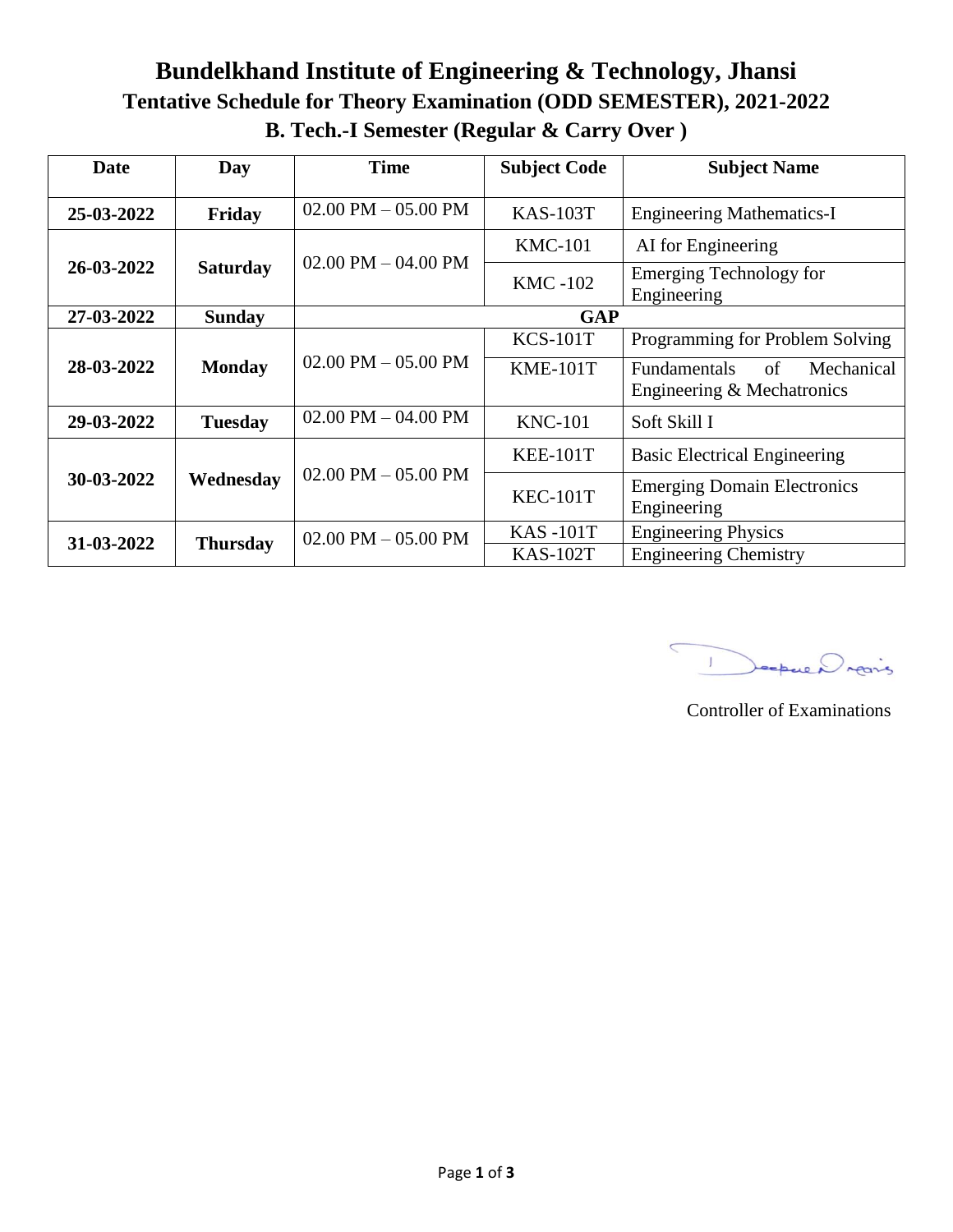## **Bundelkhand Institute of Engineering & Technology, Jhansi Tentative Schedule for Theory Examination (ODD SEMESTER), 2020-2021 M.B.A - I Semester (Regular& Carry Over)**

| Date       | Day             | <b>Time</b>                           | <b>Subject Code</b> | <b>Subject Name</b>                                       |
|------------|-----------------|---------------------------------------|---------------------|-----------------------------------------------------------|
| 24-03-2022 | <b>Thursday</b> | $02.00$ PM $- 05.00$ PM               | <b>KMBN-103</b>     | Financial Accounting $&$<br>Analysis                      |
| 25-03-2022 | Friday          | $02.00$ PM $- 05.00$ PM               | <b>KMBN-106</b>     | Design Thinking                                           |
| 26-03-2022 | <b>Saturday</b> | $02.00 \text{ PM} - 05.00 \text{ PM}$ | <b>KMBN-102</b>     | <b>Managerial Economics</b>                               |
| 27-03-2022 | <b>Sunday</b>   |                                       | <b>GAP</b>          |                                                           |
| 28-03-2022 | <b>Monday</b>   | $02.00$ PM $- 05.00$ PM               | <b>KMBN-101</b>     | Management Concepts &<br>Organisational Behaviour         |
| 29-03-2022 | <b>Tuesday</b>  | $02.00 \text{ PM} - 05.00 \text{ PM}$ | <b>KMBN-107</b>     | <b>Business Communication</b>                             |
| 30-03-2022 | Wednesday       | $02.00 \text{ PM} - 05.00 \text{ PM}$ | <b>KMBN-105</b>     | <b>Marketing Management</b>                               |
| 31-03-2022 | <b>Thursday</b> | 02.00 PM $-$ 05.00 PM                 | <b>KMBN-104</b>     | <b>Business</b><br><b>Statistics</b><br>$\&$<br>Analytics |

 $\subset$ Deepure Drains

Controller of Examinations